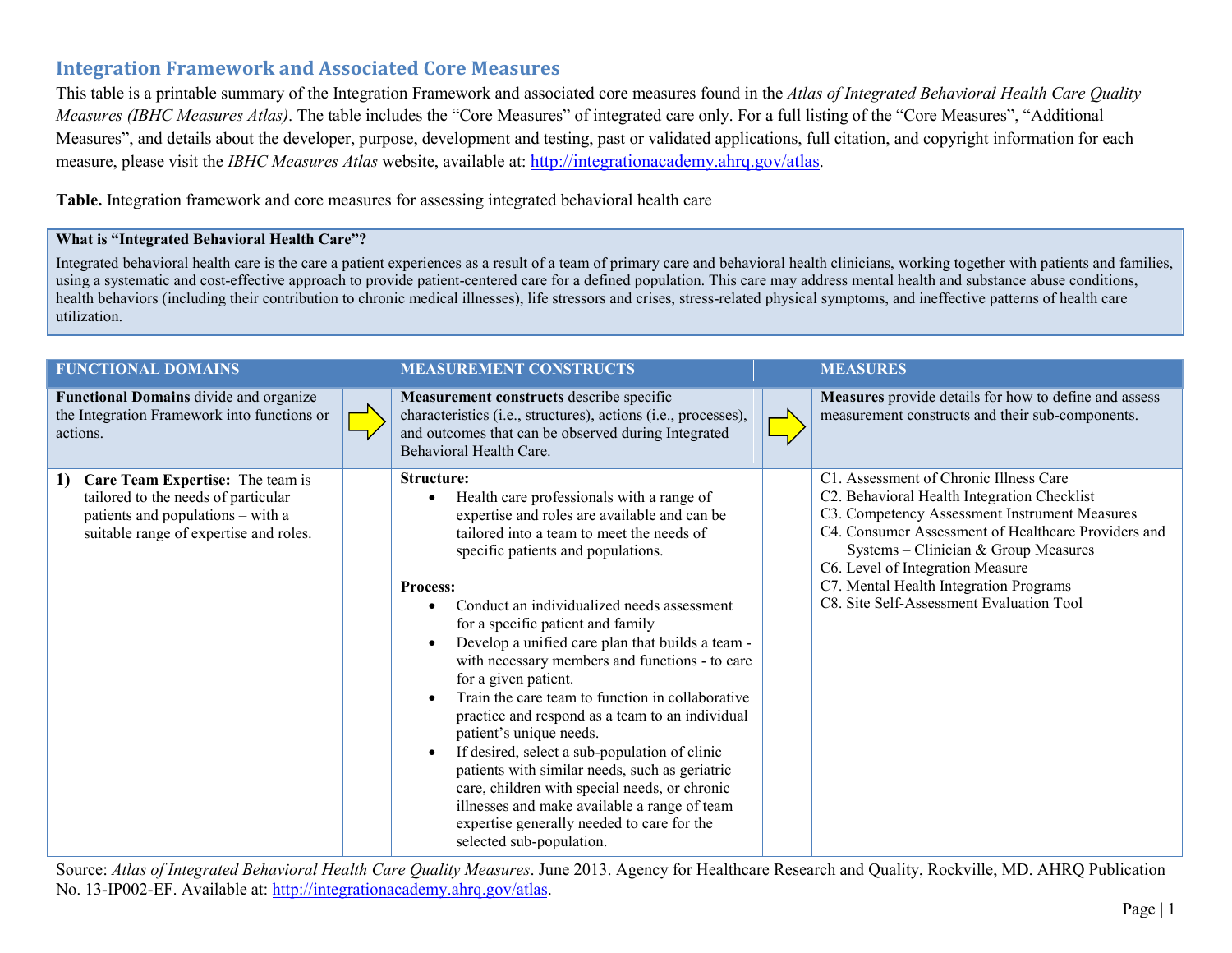| <b>FUNCTIONAL DOMAINS</b>                                                                                                                     | <b>MEASUREMENT CONSTRUCTS</b>                                                                                                                                                                                                                                                                                                                                                                                                                                                                                                                                                                                                                                                                                                                                                                                                                                                       | <b>MEASURES</b>                                                                                                                                                                                                                                                                                                                                                                                                                                               |
|-----------------------------------------------------------------------------------------------------------------------------------------------|-------------------------------------------------------------------------------------------------------------------------------------------------------------------------------------------------------------------------------------------------------------------------------------------------------------------------------------------------------------------------------------------------------------------------------------------------------------------------------------------------------------------------------------------------------------------------------------------------------------------------------------------------------------------------------------------------------------------------------------------------------------------------------------------------------------------------------------------------------------------------------------|---------------------------------------------------------------------------------------------------------------------------------------------------------------------------------------------------------------------------------------------------------------------------------------------------------------------------------------------------------------------------------------------------------------------------------------------------------------|
| Clinical Workflow: The team uses<br>2)<br>shared operations, workflows, and<br>protocols to facilitate collaboration.                         | <b>Structure</b><br>Clinical protocols and workflows are clearly<br>$\bullet$<br>documented. This implies that the protocols<br>and workflows specify:<br>the roles, functions, and activities of<br>$\circ$<br>all team members within the shared<br>workflows;<br>the types of information that need to<br>$\circ$<br>be shared; and<br>the standard way to manage the<br>$\circ$<br>addition of team members, transitions<br>(or "handoffs").<br><b>Process</b><br>Consistently implement specific shared<br>$\bullet$<br>workflows rather than informal processes.<br>Collaborate toward shared goals using shared<br>workflows.<br>Maximize team roles so that team members can<br>do the highest-level tasks permitted by their<br>credentials and licenses.<br>Build workflows that are coordinated,<br>convenient, timely, and efficient from the<br>patient's perspective. | C1: Assessment of Chronic Illness Care<br>C2. Behavioral Health Integration Checklist<br>C4. Consumer Assessment of Healthcare Providers and<br>Systems - Clinician & Group Measures<br>C5. Consumer Assessment of Healthcare Providers and<br>Systems - Health Plan Measures<br>C6. Level of Integration Measure<br>C7. Mental Health Integration Programs<br>C8. Site Self-Assessment Evaluation Tool                                                       |
| Patient Identification: The team<br>3)<br>employs systematic methods to identify<br>and prioritize individuals in need of<br>integrated care. | <b>Structure</b><br>Systematic methods to identify and prioritize<br>individuals for integrated behavioral health<br>care are present in the agreed-upon workflow.<br><b>Process</b><br>Screening or other case identification processes<br>are used to identify and prioritize people who<br>need integrated behavioral health care in a<br>timely manner.                                                                                                                                                                                                                                                                                                                                                                                                                                                                                                                         | C1: Assessment of Chronic Illness Care<br>C2. Behavioral Health Integration Checklist<br>C3. Competency Assessment Instrument Measures<br>C4. Consumer Assessment of Healthcare Providers and<br>Systems - Clinician & Group Measures<br>C5. Consumer Assessment of Healthcare Providers and<br>Systems - Health Plan Measures<br>C6. Level of Integration Measure<br>C8. Site Self-Assessment Evaluation Tool<br>C9. Young Adult Health Care Survey Measures |

Source: *Atlas of Integrated Behavioral Health Care Quality Measures*. June 2013. Agency for Healthcare Research and Quality, Rockville, MD. AHRQ Publication No. 13-IP002-EF. Available at: http://integrationacademy.ahrq.gov/atlas.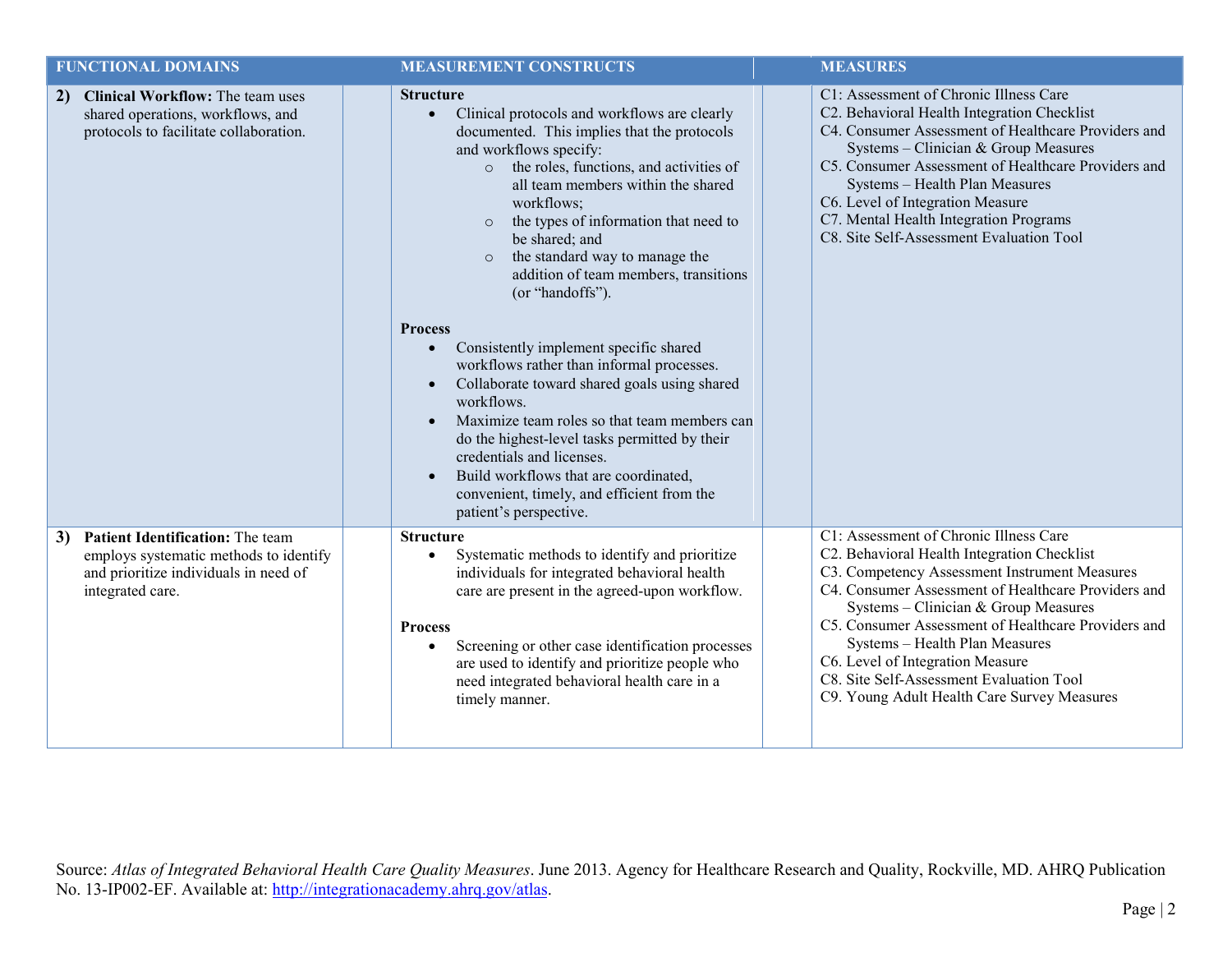| <b>FUNCTIONAL DOMAINS</b>                                                                                                                                                      | <b>MEASUREMENT CONSTRUCTS</b>                                                                                                                                                                                                                                                                                                                                                                                                                                                                            | <b>MEASURES</b>                                                                                                                                                                                                                                                                                                                                                            |
|--------------------------------------------------------------------------------------------------------------------------------------------------------------------------------|----------------------------------------------------------------------------------------------------------------------------------------------------------------------------------------------------------------------------------------------------------------------------------------------------------------------------------------------------------------------------------------------------------------------------------------------------------------------------------------------------------|----------------------------------------------------------------------------------------------------------------------------------------------------------------------------------------------------------------------------------------------------------------------------------------------------------------------------------------------------------------------------|
| Patient and Family Engagement: The<br>4)<br>team engages patients and family (as<br>appropriate) as active members in the<br>integrated care team and in shared care<br>plans. | <b>Structure</b><br>Protocols or workflows for patient and family<br>$\bullet$<br>engagement are documented for care teams and<br>in care plans.<br><b>Process</b><br>Consistently use agreed-upon workflows for<br>$\bullet$<br>patient and family engagement.                                                                                                                                                                                                                                          | C1: Assessment of Chronic Illness Care<br>C2. Behavioral Health Integration Checklist<br>C3. Competency Assessment Instrument Measures<br>C4. Consumer Assessment of Healthcare Providers and<br>Systems - Clinician & Group Measures<br>C5. Consumer Assessment of Healthcare Providers and<br>Systems - Health Plan Measures<br>C8. Site Self-Assessment Evaluation Tool |
| <b>Treatment Monitoring:</b> The team<br>5)<br>systematically measures patient<br>outcomes over time and adjusts<br>treatment as needed.                                       | <b>Structure</b><br>Clinical information, such as registry, outreach,<br>$\bullet$<br>and other information, is readily available for<br>the purpose of monitoring and adjusting<br>treatment.<br>A follow-up system (with detail on<br>$\bullet$<br>components) and workflows to use the system<br>are documented.<br><b>Process</b><br>Consistently use follow-up systems on a<br>$\bullet$<br>regular basis.<br>Adjust treatments if patients do not achieve the<br>$\bullet$<br>desired outcomes.    | C1: Assessment of Chronic Illness Care<br>C2. Behavioral Health Integration Checklist<br>C3. Competency Assessment Instrument Measures<br>C4. Consumer Assessment of Healthcare Providers and<br>Systems - Clinician & Group Measures<br>C6. Level of Integration Measure<br>C7. Mental Health Integration Programs<br>C8. Site Self-Assessment Evaluation Tool            |
| Leadership Alignment: The team is<br>6<br>supported by leadership and<br>administrative alignment.                                                                             | <b>Structure</b><br>Explicit, shared values with a visible leadership<br>$\bullet$<br>commitment to establish and maintain<br>collaborative integrated behavioral health care<br>exist.<br><b>Process</b><br>Allocate resources, including money, time, and<br>$\bullet$<br>leader attention, in a manner that is consistent<br>with stated priorities for integrated care.<br>Identify and address practical conflicts with<br>$\bullet$<br>other organizational priorities, incentives, and<br>habits. | C1: Assessment of Chronic Illness Care<br>C2. Behavioral Health Integration Checklist<br>C6. Level of Integration Measure<br>C7. Mental Health Integration Programs<br>C8. Site Self-Assessment Evaluation Tool                                                                                                                                                            |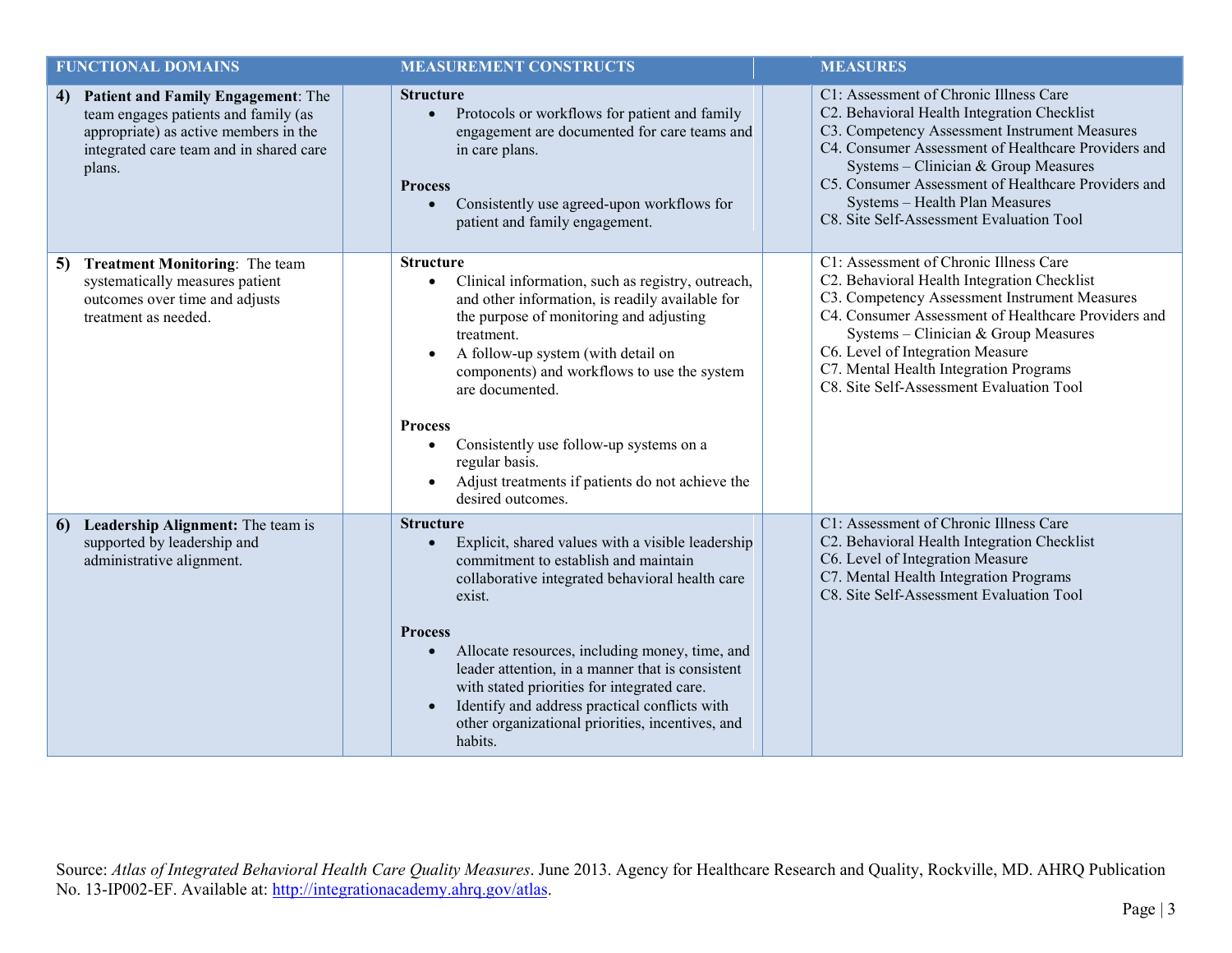| <b>FUNCTIONAL DOMAINS</b>                                                                                  | <b>MEASUREMENT CONSTRUCTS</b>                                                                                                                                                                                                                                                                                                                                                                                                                                                                                                                                                                                                                                                                         | <b>MEASURES</b>                                                                                                                                                                                                                                                |
|------------------------------------------------------------------------------------------------------------|-------------------------------------------------------------------------------------------------------------------------------------------------------------------------------------------------------------------------------------------------------------------------------------------------------------------------------------------------------------------------------------------------------------------------------------------------------------------------------------------------------------------------------------------------------------------------------------------------------------------------------------------------------------------------------------------------------|----------------------------------------------------------------------------------------------------------------------------------------------------------------------------------------------------------------------------------------------------------------|
| <b>Operational Reliability:</b> The team is<br>7)<br>supported by reliable and robust office<br>processes. | <b>Structure</b><br>Office workflows, processes, and quality<br>$\bullet$<br>control processes that support integrated<br>behavioral health care are specified and<br>documented. These structures and office<br>systems may involve clinicians, clinic and<br>office staff, and office processes.<br><b>Process</b><br>Consistently use specified structures, office<br>workflows, processes, and standards for<br>integrated behavioral health to support highly<br>reliable operations.<br>Employ quality improvement approaches, such<br>as Lean or other process improvement<br>methods, to improve office workflows,<br>processes and standards.                                                | C1: Assessment of Chronic Illness Care<br>C2. Behavioral Health Integration Checklist<br>C6. Level of Integration Measure<br>C7. Mental Health Integration Programs<br>C8. Site Self-Assessment Evaluation Tool<br>C9. Young Adult Health Care Survey Measures |
| <b>Business Model Sustainability: The</b><br>8)<br>team is supported by a sustainable<br>business model.   | <b>Structure</b><br>A business model that is sustainable for the<br>practice, its providers, and its patients is in<br>place. Sustainability for patients includes<br>copays, time off work required for<br>appointments, driving and transportation costs<br>in time and money-as well as health care<br>premiums.<br><b>Process</b><br>Monitor and modify financial performance of<br>$\bullet$<br>the integrated behavioral health aspect of the<br>practice over time to ensure or improve<br>sustainability, e.g., monitoring revenues,<br>productivity, and outcomes that are rewarded<br>financially in different ways within existing or<br>newly emerging business models in health<br>care. | C1: Assessment of Chronic Illness Care<br>C2. Behavioral Health Integration Checklist<br>C6. Level of Integration Measure<br>C8. Site Self-Assessment Evaluation Tool                                                                                          |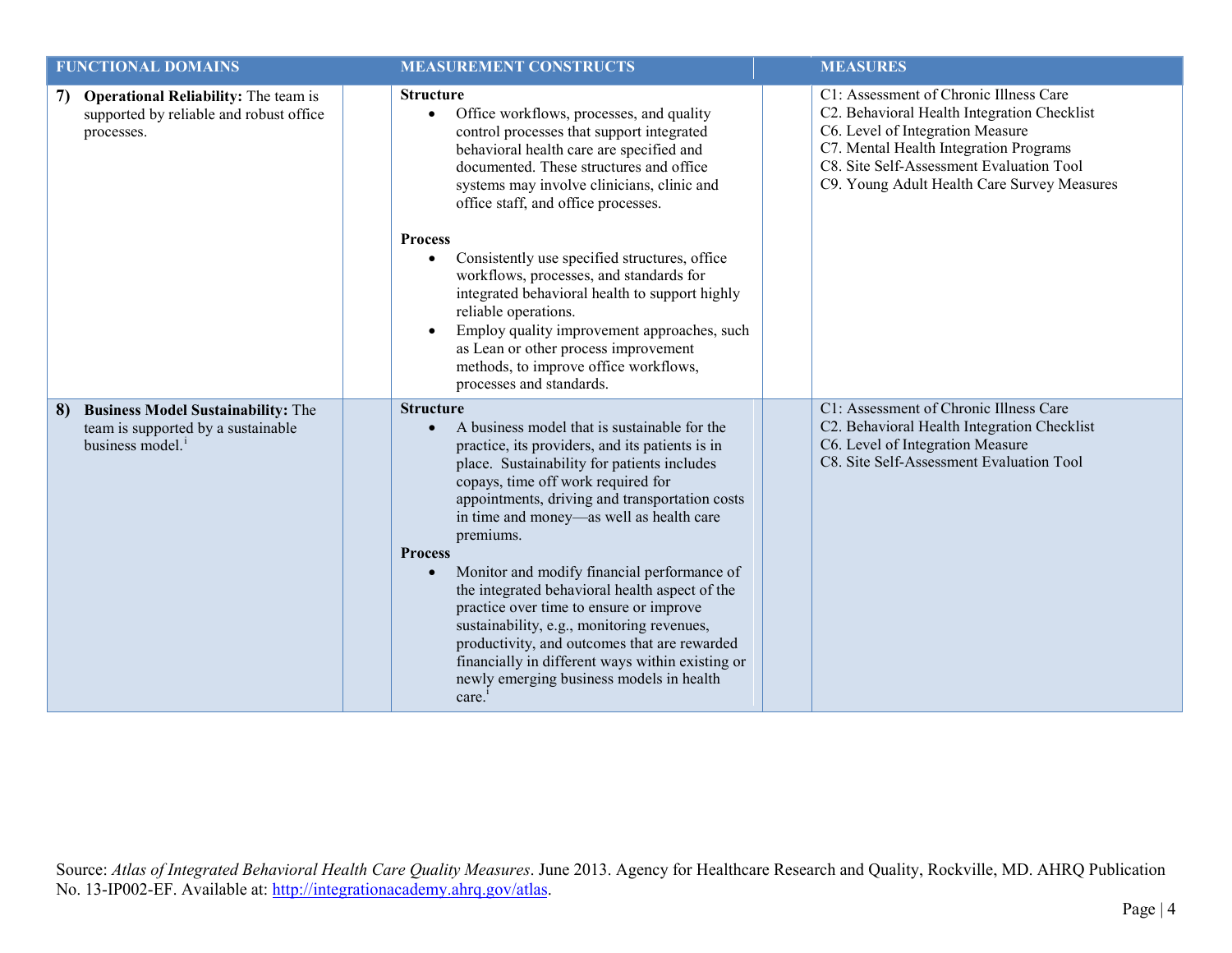| <b>FUNCTIONAL DOMAINS</b>                                                                                                                                | <b>MEASUREMENT CONSTRUCTS</b>                                                                                                                                                                                                                                                                                                                                                                                                                                                                                                                                                              | <b>MEASURES</b>                                                                                                                                                                                                                                                                                                              |
|----------------------------------------------------------------------------------------------------------------------------------------------------------|--------------------------------------------------------------------------------------------------------------------------------------------------------------------------------------------------------------------------------------------------------------------------------------------------------------------------------------------------------------------------------------------------------------------------------------------------------------------------------------------------------------------------------------------------------------------------------------------|------------------------------------------------------------------------------------------------------------------------------------------------------------------------------------------------------------------------------------------------------------------------------------------------------------------------------|
| Data Collection and Use: The team is<br>9)<br>supported by the collection and use of<br>practice-level data to achieve high<br>quality, high value care. | <b>Structure</b><br>Practice-wide systems to collect and use data<br>for data-driven quality improvement are<br>expected and present.                                                                                                                                                                                                                                                                                                                                                                                                                                                      | C1: Assessment of Chronic Illness Care<br>C2. Behavioral Health Integration Checklist<br>C7. Mental Health Integration Programs<br>C8. Site Self-Assessment Evaluation Tool                                                                                                                                                  |
|                                                                                                                                                          | <b>Process</b><br>Collect practice-based data on key processes<br>$\bullet$<br>(e.g., percentage of patients with a shared care<br>plan, percentage of patients with follow-up<br>monitoring and treatment adjustment or<br>outcomes of care (see outcome measures<br>below).<br>Use the data to inform decisions that improve<br>quality, effectiveness, and value.<br>Note: Some quality or process improvement methods<br>(described in #7) may yield practice data that can be<br>incorporated as part of the practice data set used to<br>make decisions to improve quality and value |                                                                                                                                                                                                                                                                                                                              |
| 10) Desired Outcomes <sup>ii</sup> -Patient<br>experience:                                                                                               | Outcomes include:<br>Individual patient experience with integrated<br>$\bullet$<br>behavioral health care.<br>Aggregate patient experience for the panel of<br>patients who receive health care.<br>Aggregate patient experience (for a particular<br>population denominator(s) defined by the<br>practice).                                                                                                                                                                                                                                                                               | C2. Behavioral Health Integration Checklist<br>C4. Consumer Assessment of Healthcare Providers and<br>Systems - Clinician & Group Measures<br>C5. Consumer Assessment of Healthcare Providers and<br>Systems - Health Plan Measures<br>C7. Mental Health Integration Programs<br>C9. Young Adult Health Care Survey Measures |